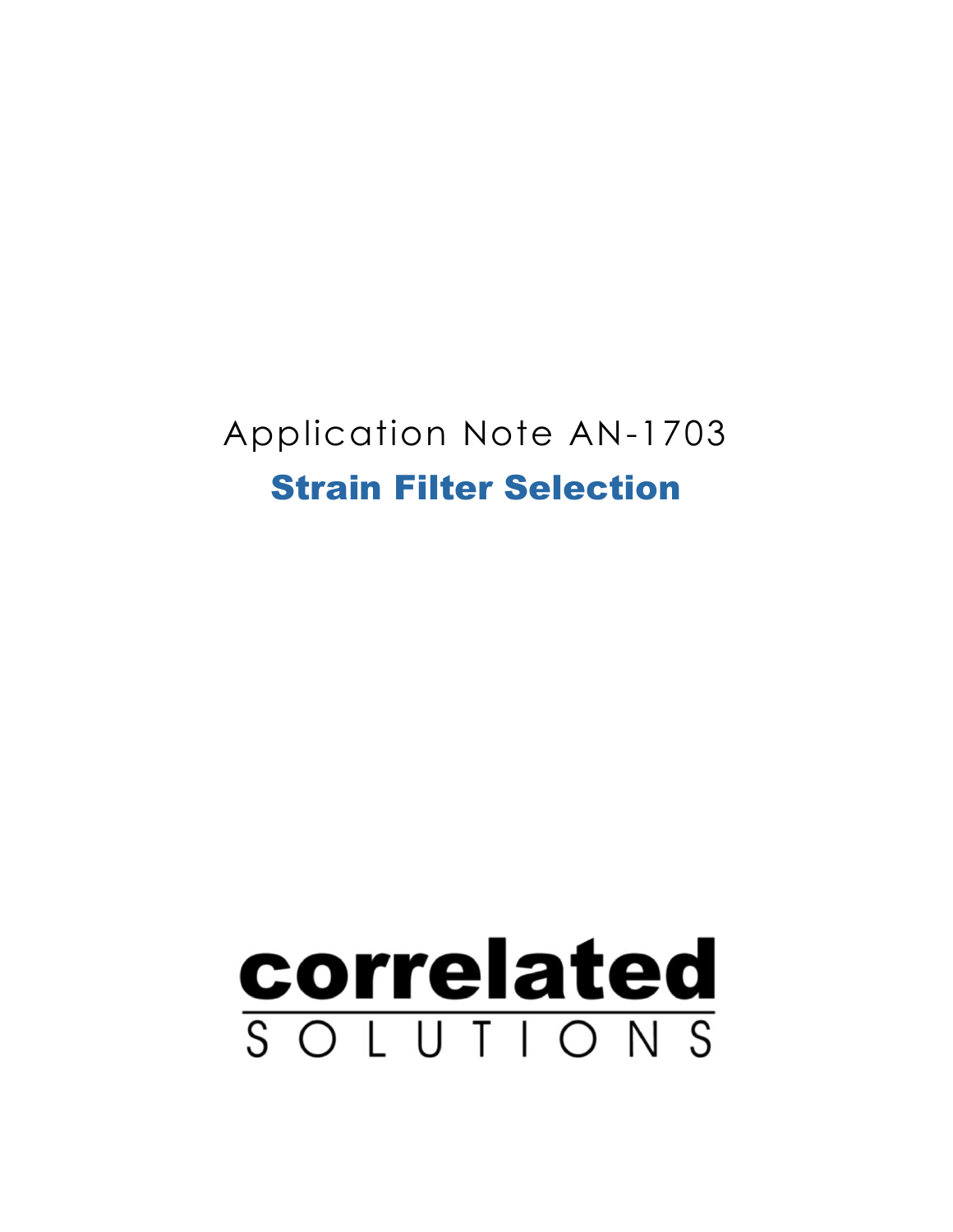#### **Introduction**

Strain filters in Vic-2D and Vic-3D are user-defined so that users can select how localized or how averaged the strains will be presented in the data. The strain filter helps determine the strain gauge size for all of the individual points on the contour plot. Small strain filters provide better resolution and more localized data. However, large strain filters increase accuracy because they contain more data which will result in less uncertainty. This document provides the stain calculation background, explains the effects of different strain gauge filter sizes, and provides filter selection advice for different instances.

## **Background: Strain Calculation**

The strain calculation in Vic-2D and Vic-3D is similar to the algorithm generally used by FEA software. The input for the strain calculation is the grid of data points from the correlation – a cloud of X, Y, Z points and U, V, W displacement vectors.

|  | $\begin{array}{cccccccccccccc} \delta & \delta & \delta & \delta & \delta & \delta \end{array}$ |  |
|--|-------------------------------------------------------------------------------------------------|--|
|  | $\delta$ $\delta$ $\delta$ $\delta$ $\delta$                                                    |  |
|  | $\delta$ $\delta$ $\delta$ $\delta$ $\delta$                                                    |  |
|  | $\delta$ $\delta$ $\delta$ $\delta$ $\delta$                                                    |  |

The separation between these points (in pixels) is dictated by the step size. The separation between the points in physical space will vary depending on magnification and the shape of the specimen. With this grid as the input, we consider each point separately, and create a local mesh of triangles; here, we consider the highlighted point from above:



Next, we consider each triangle separately:



Deformed triangle

Rigid body motion is easy to remove at this point:

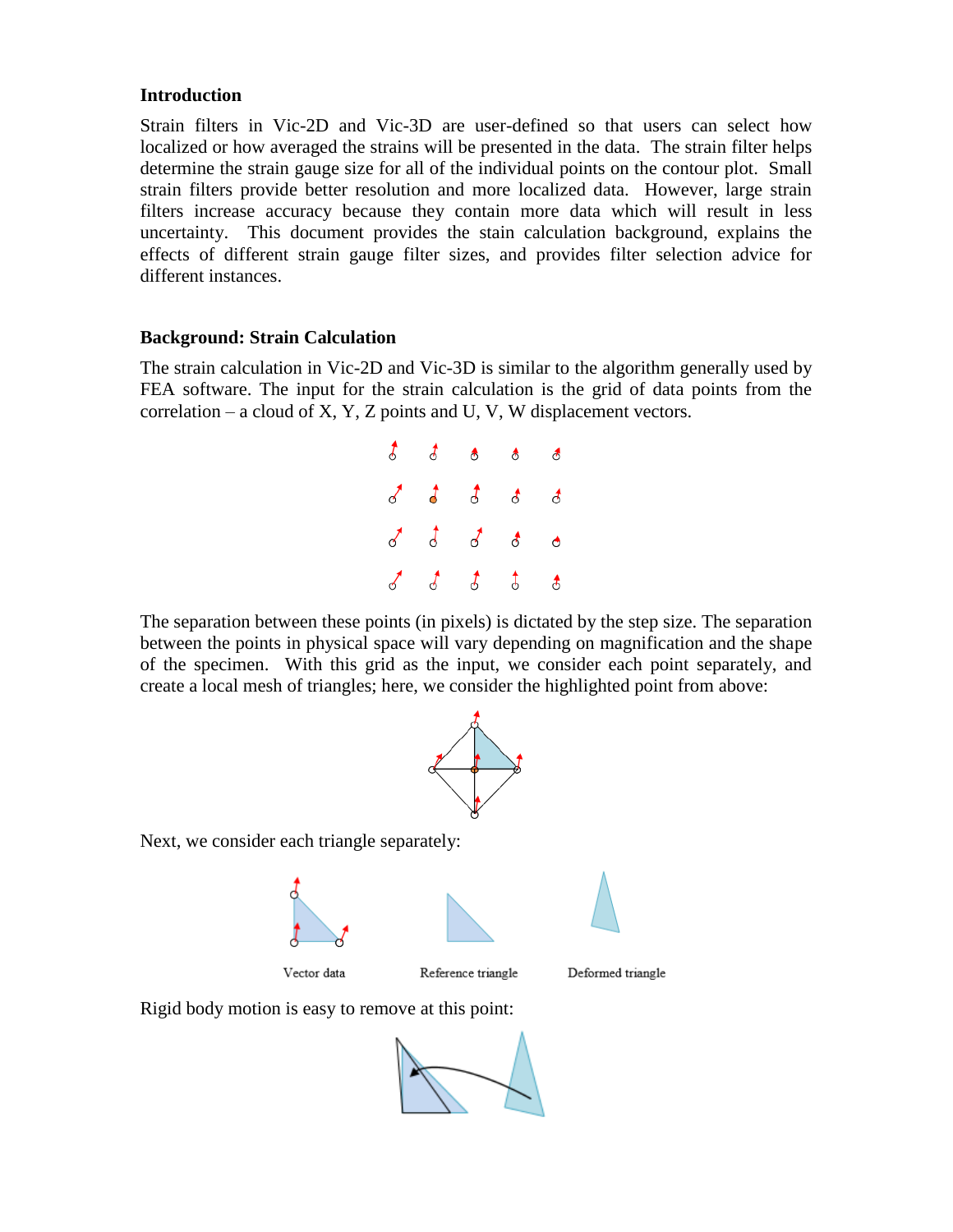The remaining deformation of the triangle gives us exactly enough data to compute a strain tensor for this triangle. We repeat this for each triangle:



Since we want a strain for each existing data point, we interpolate from the surrounding strains:



We repeat this process for each point until we have a strain tensor at each initial data point.



Because the local triangles are very small, the directly calculated strain tensors can be noisy, so at this point we smooth over a group of points. The size of this smoothing group is dictated by the user ("Strain Filter size") and is a decay filter, worth 10% at the edges.



Note that since the data points are already separated by step size pixels, and we smooth over filter size data points, the total smoothing diameter is step size filter size. This smoothing diameter may also be considered the virtual strain gauge size. Because each triangle is considered to be locally planar, it is important that we sample the surface densely enough that each triangle covers an approximately planar surface. For a flat surface, any step size will work, but for a curved surface such as a cylinder, it is important to use a small step size.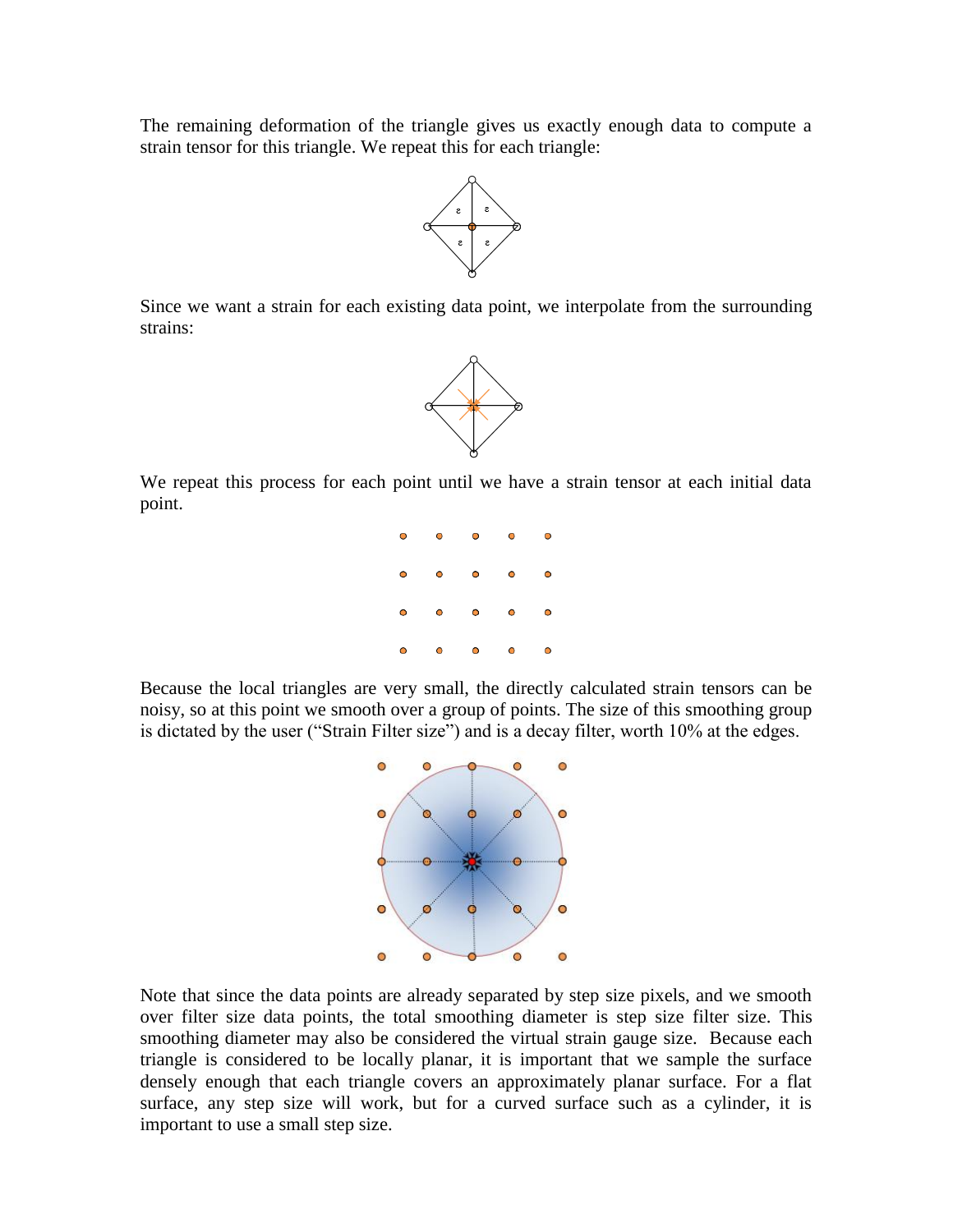#### **Effects of Changing Strain Filter**

Strain filter selection can be a balance because if we average over a larger area, we will reduce the noise but will lose spatial resolution.

In the example below, a small filter size of 5 allows for very localized strains, but the contour plot is noisy due to the increased uncertainty of using a small filter.



When using a larger strain filter, the strains will be cleaner, however we lose some resolution for local strains. The same data as above list shown below with a larger filter size of 35.

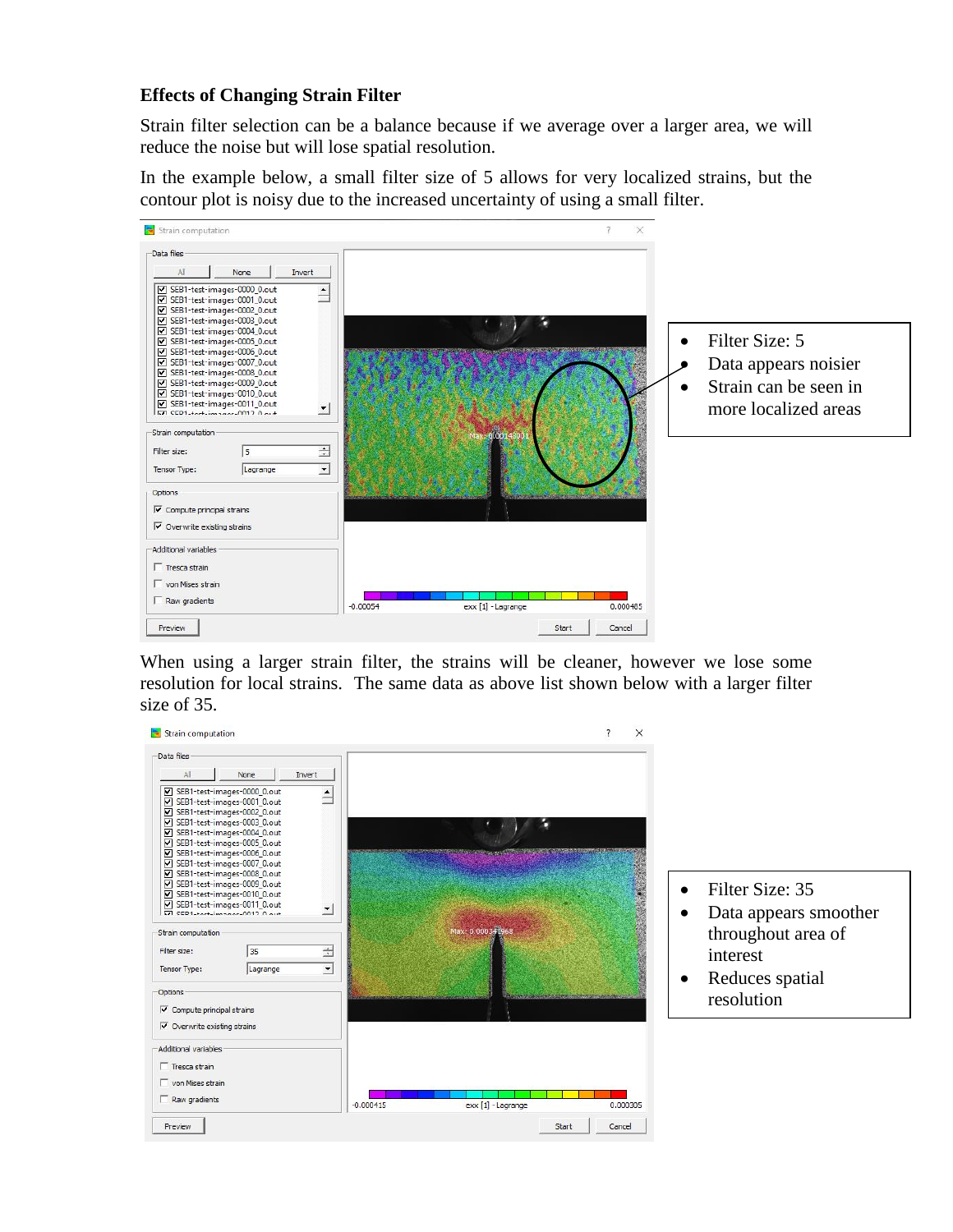When comparing strains in the two examples above, the peak strains for the smaller filter size are higher. This is because the peak strains are more local and are not averaged over areas with lower strains. If virtual strain gauge size is larger than the physical area that the peak strain covers, it will be reported lower since it contains areas with lower strains.

To further illustrate this point, we can investigate data from two extensometers for the simple tensile test below. Here we see a contour plot of the last image next to the strain as it develops throughout time for two gauge sections.



There is a necking region, in where the strain is very high. The other regions have very low strain. Let's assume that this sample has two extensometers, and the lines drawn on the sample below represent each extensometer. The extracted strain throughout time shows a green line for the shorter gauge length and the red line is for the longer gauge length. We can see the difference in strain results based on how long the gauge length is. The extensometer that is placed on the necking region shows very high strain. But if we put a gauge along the entire length of the sample, the strain is lower because the percent change in length is much lower when the gauge has two points that are on either end of the sample and contain regions that do deform that much.

The difference in extensometer gauge length here is more exaggerated than what we see for the localized virtual strain gauge sizes, which are controlled by the strain filter. However, it does demonstrate how different strains can look if averaged over larger or smaller areas.

#### **How to decide what filter to use?**

#### Strain Level

If the strains are very high, small filters may be used without increasing the noise (our noise floor is typically around 100 microstrain, so strains of several percent will likely appear clean no matter what filter is chosen). Lower strains might need larger filters.